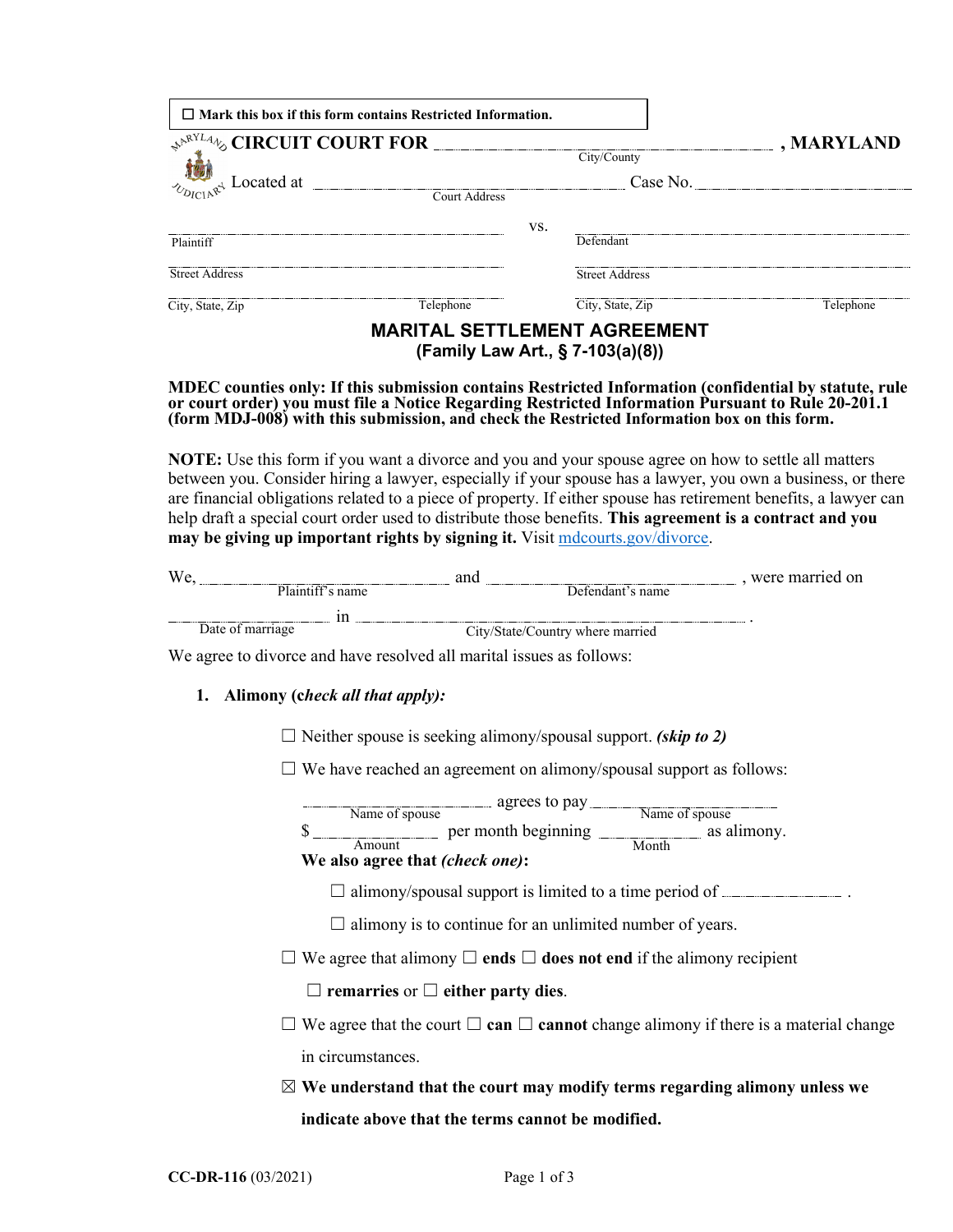Case No.

# **2. Marital Property**

**NOTE:** How property is defined is important in divorce cases. Marital property includes all assets acquired during the marriage (including any separation) regardless of how it is titled or who paid for it. It does not include property acquired by inheritance or gift from a third party, property acquired before your marriage, property excluded by a valid agreement, or property directly traceable to any of these sources. Division of real estate, business, and retirement assets such as pensions can get complicated. There is no court form for dividing or dealing with these types of assets, survivor annuities, or death benefits. Consider speaking to a lawyer. Visit [mdcourts.gov/divorce](https://mdcourts.gov/legalhelp/family/divorce) to see a video [How the Court Divides Jointly-Owned Property.](https://mdcourts.gov/video/selfhelp/divorce-series-how-court-divides-jointly-owned-property)

# *Check one:*

 $\Box$  We have not acquired any marital property.

- $\Box$  We distributed our marital property to our satisfaction.
- $\Box$  We have agreed on how to distribute our marital property as follows: *(Explain how all*) *marital property will be distributed. Attach additional sheets if needed.)*
- ☒ **We understand and accept that the terms in this agreement regarding marital property are final and can never be changed by a court.**

# **3. Custody and Child Support** (*Check all that apply):*

 $\Box$  We have no children under the age of 18 together.

- $\Box$  We have a child or children under the age of 18 together. See attached Parenting Plan (a custody agreement we believe is in the best interest of our child(ren)), a Child Support Guidelines Worksheet and/or an Order for Child Support.
- $\Box$  We have an adult child or children together who is/are not able to support themselves due to a disability. See attached plan for their care and support.

### ☒ **We understand that terms regarding our children may be modified.**

- **4.** We understand and accept that the terms in this agreement regarding marital property are final and can never be changed by a court. We understand that terms regarding our children may be modified. We understand that terms regarding alimony may be modified unless we say that they may not.
- **5.** We request that this agreement be incorporated, but not merged, into a Judgment of Absolute Divorce. This means our agreement will become part of our final divorce order.